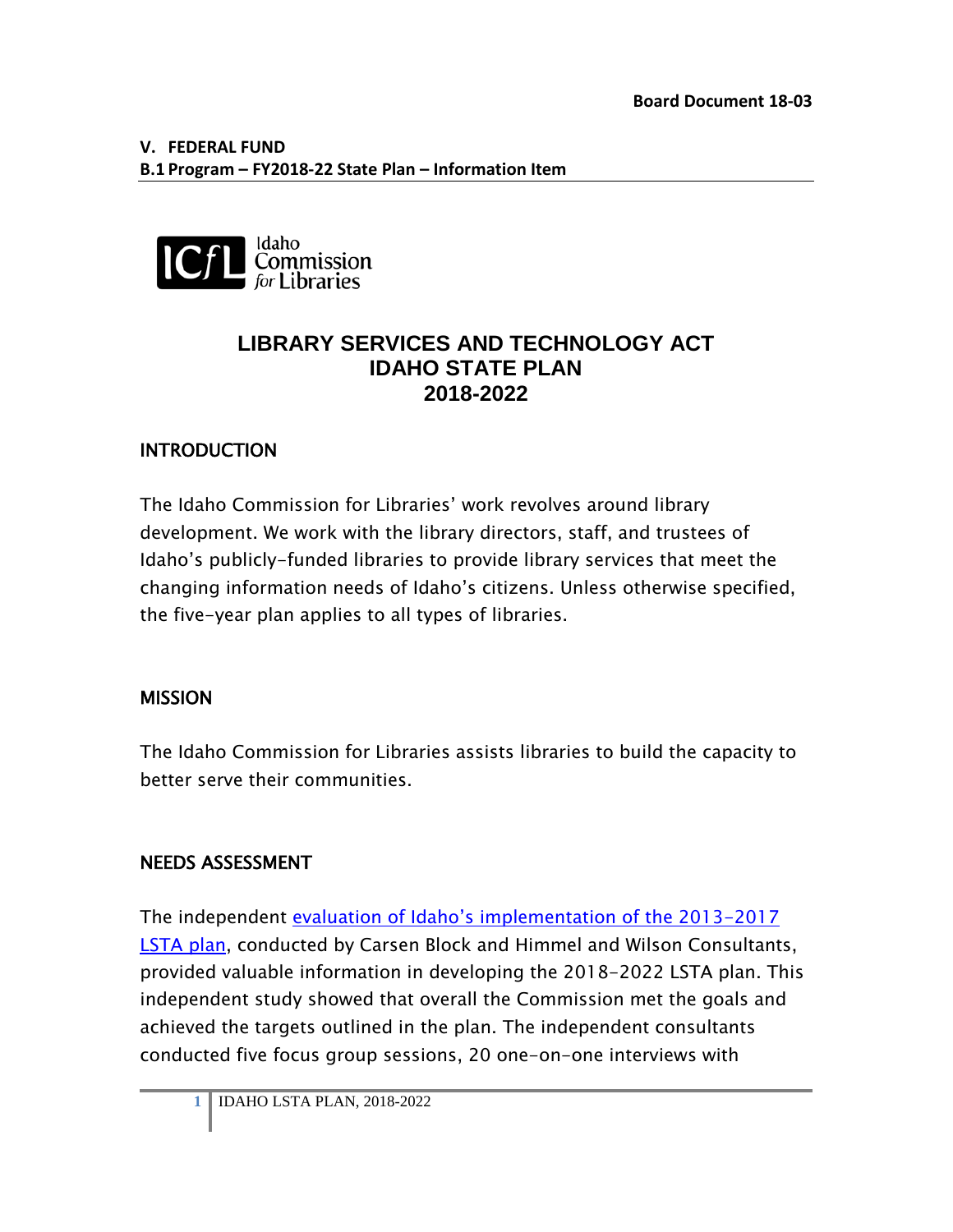Commission development staff and library directors from all regions of the state, and surveyed library staff using an online survey tool. The consultants also provided recommendations, in addition to those gleaned from the above mentioned feedback, that were used in creating this plan.

Each program lead at the Commission seeks feedback on a regular basis to improve programs. Most of the program consultants have annual plans that tie into the LSTA five-year plan. The Read to Me program, for example, conducted "Town Hall" meetings with library staff throughout the state and online in 2016 and used that information to inform their annual planning.

The Talking Book Service contracted with a telephone polling service to solicit feedback from over 2,600 patrons in 2017 and are using that data, along with work done on a regular basis with the Talking Book Service Advisory Committee, to fine-tune their annual planning. See Appendix A: TBS Patron Survey Summary for a narrative summation of the survey results.

The Commission's foremost source of information about the need for information and library services for the citizens of Idaho is the Idaho library community. The Commission development staff has ongoing interaction with library directors, staff, and governing boards during site visits, training sessions, and regional or consortia meetings. This informal input and feedback is also integrated into our discussions and planning.

All advisory groups and development staff were asked to participate in creating this plan. As in everything they do, we requested advisory group members take a statewide perspective for the exercises. Advisory groups that were part of the planning included the Talking Book Service Advisory Committee, Special Projects Library Action Team, Library Leadership Advisory Committee, and the LiLI Steering Committee. These groups incorporate evaluation and planning as part of their ongoing missions, but were asked to provide feedback and ideas based on the LSTA focal areas.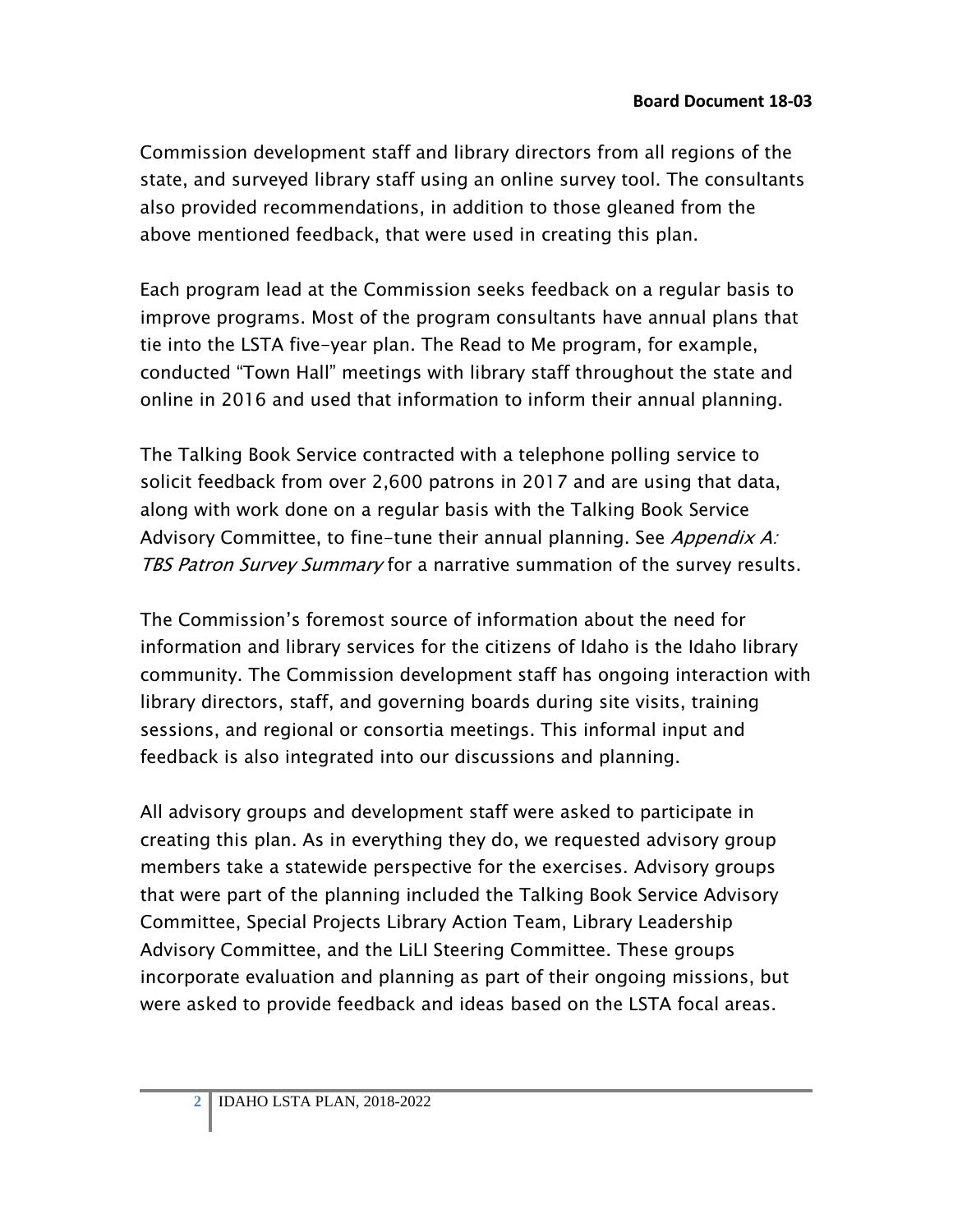Each LSTA-funded program requires an annual evaluation and review of the evaluation data to determine if the programs are meeting their intended needs and so improvements can be made. As part of continuous improvement and results-based management, the Commission has also contracted with independent evaluator and Boise State University literacy instructor Dr. Roger Stewart to conduct research and evaluation studies every year since 2009. Examples of evaluation research for the Read to Me early literacy program and school library development programs, for example, can be found at

[http://libraries.idaho.gov/page/read-to-me-resources#evaluation.](http://libraries.idaho.gov/page/read-to-me-resources#evaluation) These results are not only shared among ICfL staff, but in many cases shared with colleagues in other state library agencies.

As a result of the needs assessment, this plan strengthens current successful initiatives and moves us in new directions that will support the role of libraries in addressing four goals, including two that focus on crucial state and community priority areas.

Goal 1: Build the institutional capacity of libraries to better serve their communities, is further supported by data from the [FY2015 Idaho Public](http://libraries.idaho.gov/files/Final%20Stats%2015.pdf)  [Library Statistics.](http://libraries.idaho.gov/files/Final%20Stats%2015.pdf) The following chart shows the gap in public libraries between those with ALA-MLS librarians on staff vs. those without.

| <b>Public Library</b><br><b>Size</b> | # of libraries in<br>that category | <b>Number without</b><br><b>ALA-MLS staff</b> | Percentage<br>without ALA-MLS |
|--------------------------------------|------------------------------------|-----------------------------------------------|-------------------------------|
| Over 10,000                          | 29                                 | 10                                            | 34%                           |
| $5,001 - 10,000$                     | 16                                 | 14                                            | 89%                           |
| $2,501 - 5,000$                      | 16                                 | 13                                            | 81%                           |
| $1,000 - 2,500$                      | 21                                 | 21                                            | 100%                          |
| <b>Under 1,000</b>                   | 21                                 | 19                                            | 90%                           |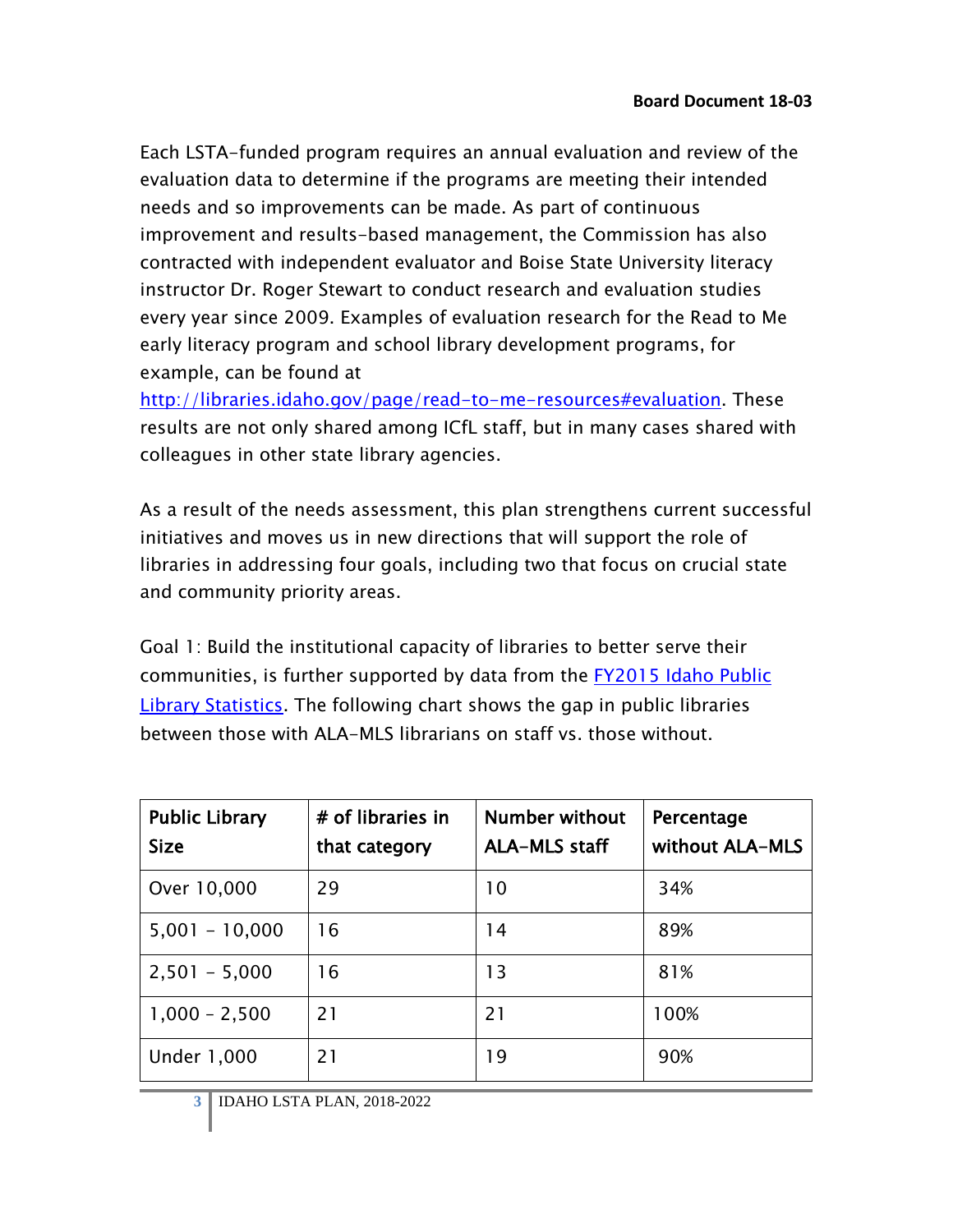| <b>Totals</b> | $\sim$<br>vJ | -- | 75% |
|---------------|--------------|----|-----|
|---------------|--------------|----|-----|

While many public library directors and other staff without MLS degrees have received some training in library practices, many in smaller public libraries are new to the profession and appreciate the variety of continuing education options and consulting services available through the Commission. Those needs have also been identified and rank high for Idaho's school library personnel. Surveys and work in the field show approximately 99 percent of elementary school library staff are noncertified paraprofessionals, often without access to a district school library coordinator to help with professional development and planning for the needs of students and teachers. The Commission's School Library Consultant creates an annual training plan that builds on previous training while providing basic library skills for those new to school libraries each year. She has also worked to provide train-the-trainer models for district coordinators.

Idaho's access to broadband Internet is not keeping up with demand, especially in rural communities. According to content delivery network Akamai's latest State of the Internet Report, Idaho had the slowest Internet connection speeds in the nation with an average speed of 12.0 Mbps, less than half that of the fastest state of Delaware with an average speed of 25.2 Mbps. The Commission was able to hire its first full-time Broadband Consultant in FY2017 and have already begun seeing that pay off in terms of consulting services for E-rate and the Education Opportunity Resource Act (EOR), and in assisting smaller public libraries with technology planning.

> (Sources for Goal 1: Public Library Statistics FY 2015, [Akamai's State of the Internet Report,](https://www.akamai.com/us/en/about/our-thinking/state-of-the-internet-report/) June 2016.)

Goal 2: Support the role of libraries in preparing Idahoans to be college and career ready, addresses one of the state's most pressing needs. In 2010, the Idaho State Board of Education set a goal that 60 percent of Idaho citizens between the ages of 25 and 34 would have a postsecondary degree or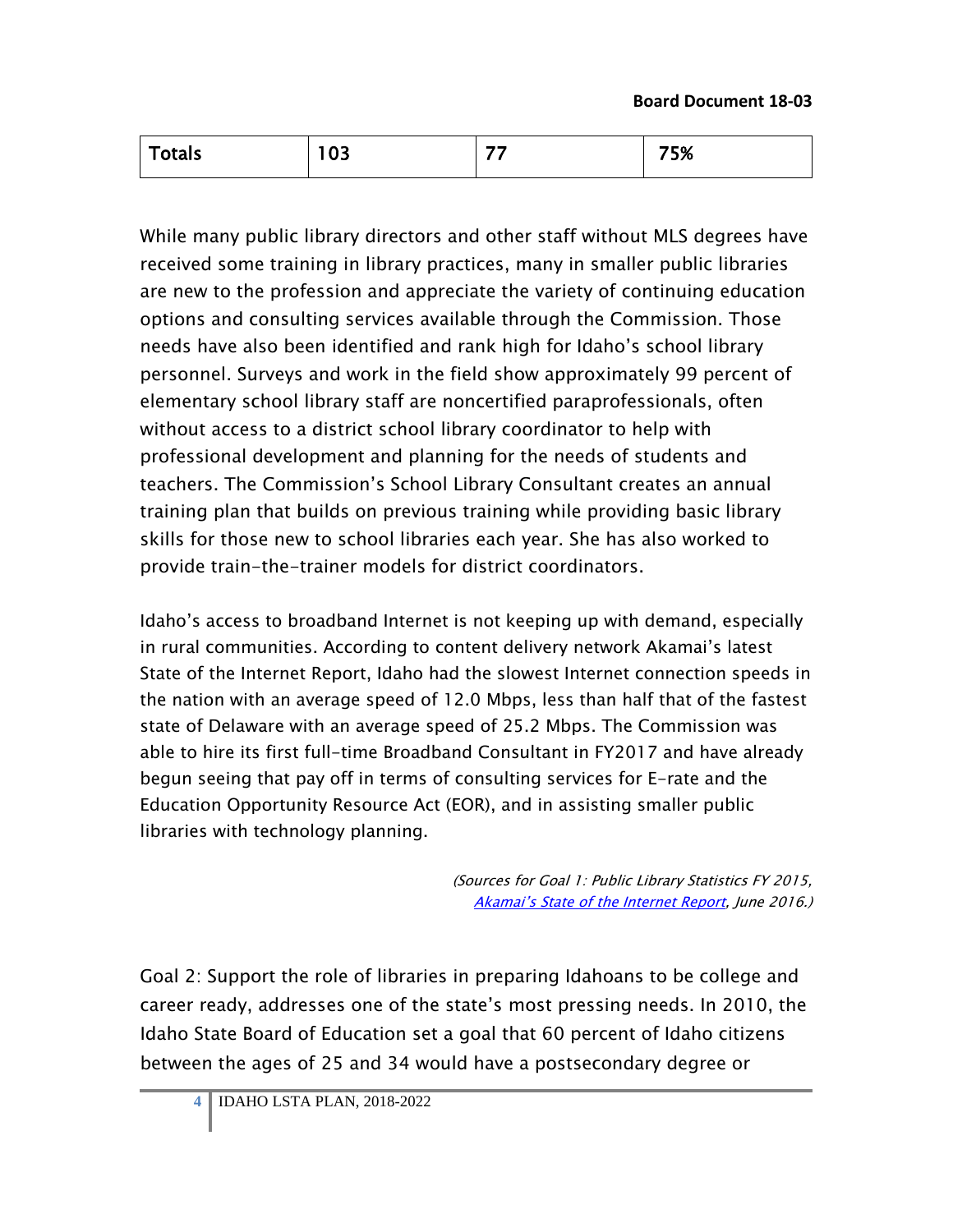certificate by the year 2020. The Idaho Commission for Libraries and the Idaho library community immediately joined countless businesses, agencies, and other organizations who are working toward this statewide goal. Reaching the 60 percent goal will require focused effort, investment, and improvement at all levels of our education system. Idaho libraries should be recognized for the role they play to ensure more children enter kindergarten with early literacy skills, in providing positive learning experiences for students during the summer and other out-of-school time, and supporting student learning through library resources and the guidance of trained librarians. Use of Idaho public libraries has never been higher. In fiscal year 2015, there were more than 8.6 million visits to Idaho public libraries. In fiscal year 2014, Idaho libraries had the 5th highest per capita circulation of children's materials and attendance of children's programs in the nation. Attendance at young adult programs ranked  $7<sup>th</sup>$  in the nation per capita, increasing 139 percent in the past five years. Many credit the increased use by teens to the LSTA-funded "Make It at the Library" program, which launched five years ago.

While there are many positive indicators, there is still much work to be done. Idaho lags behind the rest of the country on several key educational markers:

- Idaho ranks  $50<sup>th</sup>$  in the proportion of students who graduate from high school on time and go directly to college and 49<sup>th</sup> in per-student spending.
- More than 7 in 10 students (77%) attend schools receiving Title 1 funds.
- Since 1993, the Hispanic student population in Idaho has more than doubled, from 16,697 students to 48,855 in 2014. The recent increase in the Hispanic population matters because a large achievement gap exists between Hispanic students and non-Hispanic students and between low-income students and higher-income students.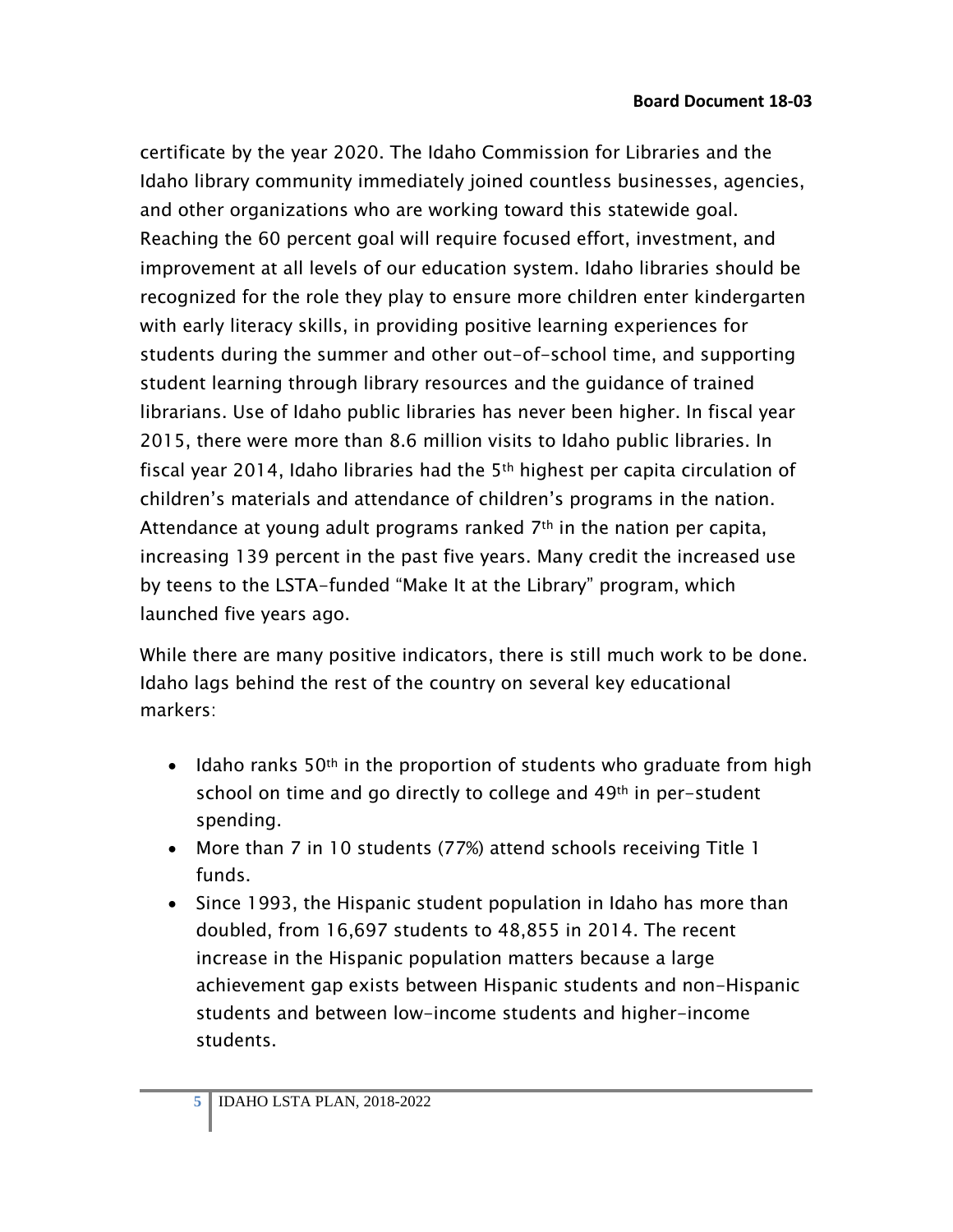- In reading and math, more than 6 in 10 of Idaho  $4<sup>th</sup>$  and  $8<sup>th</sup>$  graders have not reached the level of "proficient," as defined by the National Assessment of Educational Progress (NAEP).
- Idaho's high school graduation rate now stands at 78.9 percent, ranking below the national average of 83.2 percent.
- Idaho is one of seven states that provide no state funding for preschool or any other early education programs.
- Idaho school districts are not required to offer kindergarten programs, nor are children required to attend kindergarten. The compulsory starting age for education in Idaho is seven years old.
- Only 35 percent of three- and four-year-old children in Idaho are enrolled in some form of preschool or enriched day care. The national average is 47 percent.
- In the fall of 2013, only 54 percent of Idaho kindergarteners were ready to read upon entering school based on the Idaho Reading Indicator scores. Fewer than half (45%) of low-income kindergarteners and fewer than one-third (29%) of Hispanic kindergarteners were ready to read when entering kindergarten.

(Sources for Goal 2: Idaho State Board of Education; Public Library Statistics FY 2015; Public Library Survey Data, 2014, Institute of Museum and Library Services, Idaho Education Field Guide, 2015; Idaho Statesman and Idaho Education News reports 2015-2016)

Goal 3: Ensuring equitable access to information and library services for Idahoans with disabilities, those in rural communities, English-language learners, people living in poverty, and other underserved communities, addresses the challenges of providing access to all Idahoans by removing barriers to information. Many of the statistics cited in the second goal are tied to the large number of Idahoans who are living in poverty. Nearly half (49%) of all K-12 students were eligible for free or reduced lunch in 2015. Idaho's mountainous and vast area make communication, traveling, and increasing access to broadband connectivity a challenge. In 2016-2017, 10.5 percent of Idaho students were receiving special education services.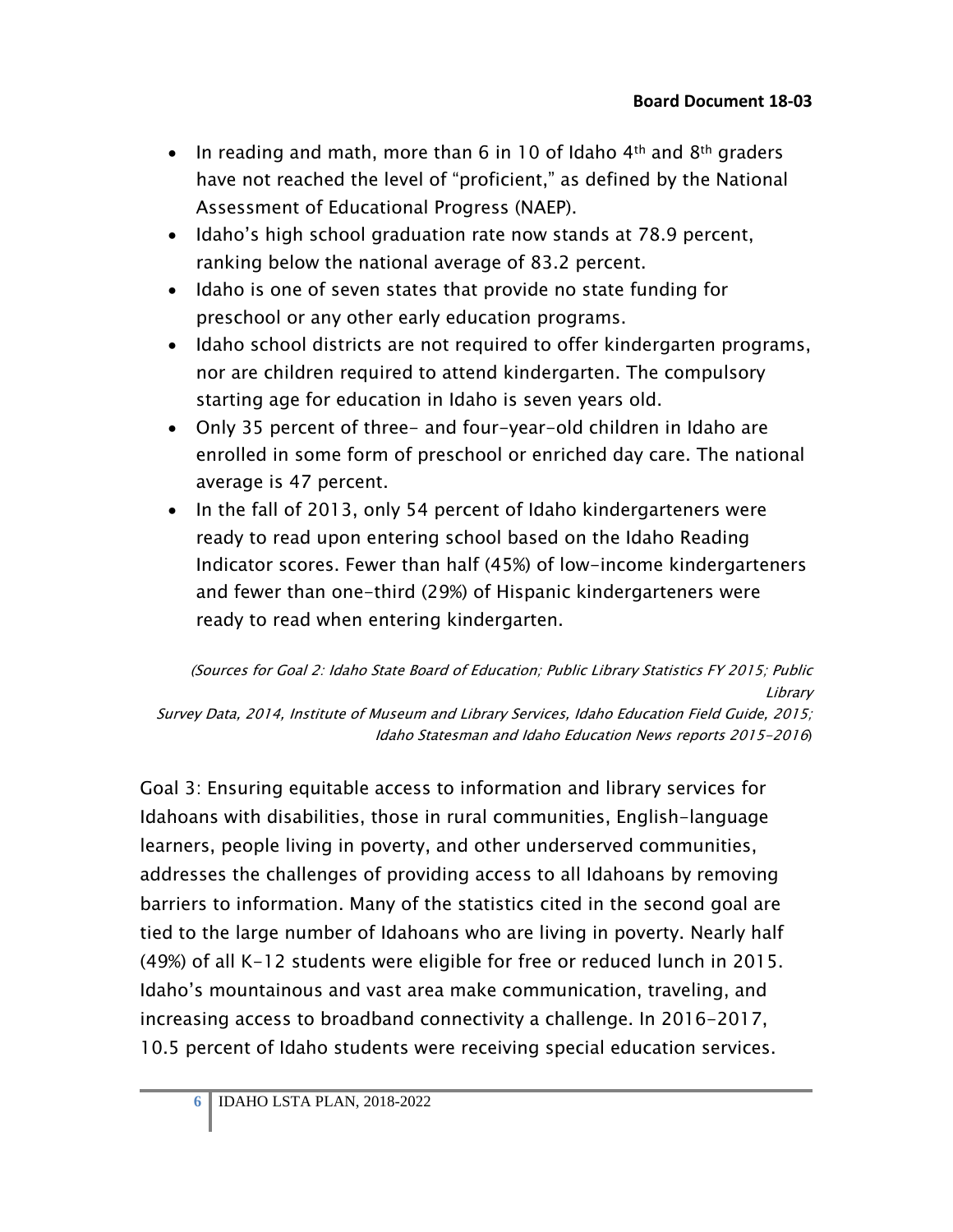Idaho's population is growing at a rapid pace. The state's population increased by a million people in the past 50 years and continues to outpace the U.S. growth rate. A new forecasting model developed by the Idaho Department of Labor suggests Idaho's population will grow at three times the national rate between now and 2025 – and nearly all the new residents will be retirees moving to the state. The forecasting model predicts that Idaho's population will grow 15.3 percent from 2015 to 2025, reaching 1.9 million. The model also suggests an increasing urbanization trend in Idaho, with more than two-thirds of the population growth expected to occur in Ada, Canyon, and Kootenai Counties. By 2025, it shows the share of Idaho's population living in urban counties increasing from 70.6 percent to 74.3 percent.

According to the 2017 ["Hispanic Profile Data Book for Idaho"](https://icha.idaho.gov/docs/Hispanic%20Profile%20Data%20Book%202017%20-%20FINAL%20(2%2023%2017).pdf) published by the Idaho Commission on Hispanic Affairs, Idaho Hispanics make up 12 percent of Idaho's population and 18 percent of K-12 public school students. Hispanics accounted for 30 percent of the state's population growth between 2010 and 2015 and 42% of K-12 public school enrollment growth between the 2010-11 and 2015-16 school years. In terms of education, Idaho Hispanic students are less proficient in basic subjects and less prepared for college and career than non-Hispanics, based on standardized test scores. Students in the English Learner program score the lowest on standardized tests. Compared to non-Hispanics, Hispanics in Idaho have higher unemployment and poverty rates. They also have lower average annual wages and household income.

If information becomes available only in certain areas or only to those who can afford it, our economy and the basic foundations of our democracy as well as each individual's quality of life is at risk. This plan helps address some of the barriers that are currently limiting access for all Idahoans.

> (Sources for Goal 3: Idaho State Department of Education, Idaho Department of Labor via [Spokesman Review article,](http://www.spokesman.com/stories/2017/jun/01/idaho-population-forecast-to-grow-at-three-times-n/) and Idaho Commission on Hispanic Affairs)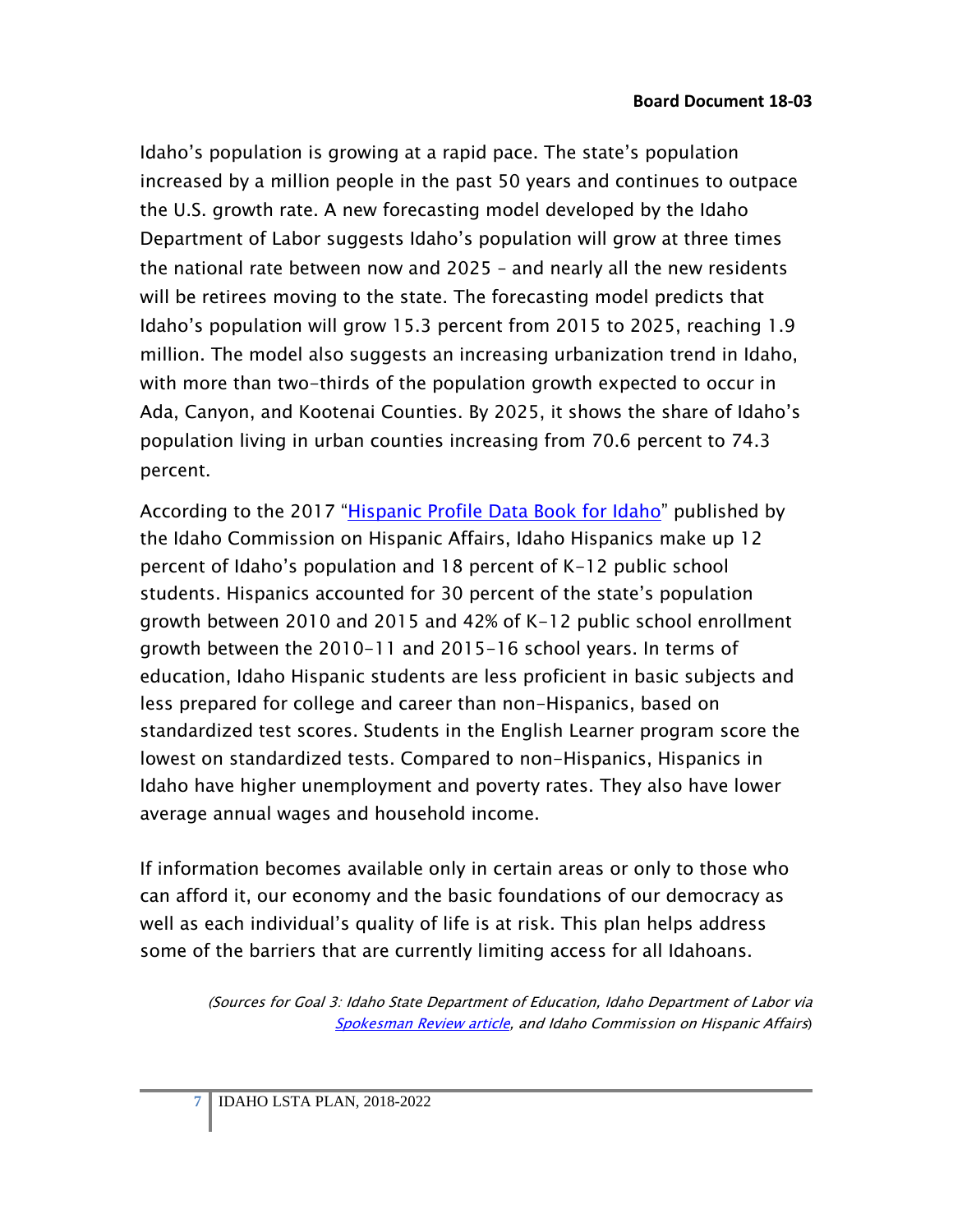Goal 4: Support the role of libraries in economic and employment development, is a relatively new area of focus for the Commission and one that ties into our support of Idaho's education system and goal #2. While Idaho's unemployment rate is relatively low right now, many Idahoans struggle to find employment and often turn to their local library staff to help apply for jobs online, get help preparing resumes, and locate job postings. In the long-term, if we don't have more students pursue post-secondary education options, Idaho will have an under-supply of educated workers. Studies show at least 60 percent of jobs nationwide will require a postsecondary credential in the years ahead. The lack of qualified workers in Idaho may cause businesses to stagnate or leave the state in search of a better educated workforce and keep a downward pressure on wages. Additional data to support this goal includes:

- Through 2024, the Idaho Department of Labor forecasts total employment growth to be on track to exceed labor force growth by 49,000 people. Idaho's rural counties tend to be hit hardest.
- Total employment in Idaho's urban counties grew more than twice as fast as the population of the state's rural counties. According to the Idaho Department of Labor, from January 2006 to December 2016, total employment in rural counties grew by 10,824 – just under five percent, while urban counties increased their total employment by 49,943, or 10.6 percent.
- In 2016, Idaho had 21,000 people making minimum wage or less, representing about 4.6 percent of all hourly wage earners in the state. The nationwide average is 3.3 percent and Idaho ranks the ninth highest in the nation. Of those Idahoans making the minimum wage or less in 2015, 61 percent were women.
- Idaho Business for Education (IBE) conducted a survey of 466 employers in 2015. The survey showed Idaho's business leaders say about 43 percent of workers will need to have bachelor's degrees or advanced degrees by 2018.
- The top three emerging degree areas for Idaho employers are computer science/technology, business and economics, and engineering.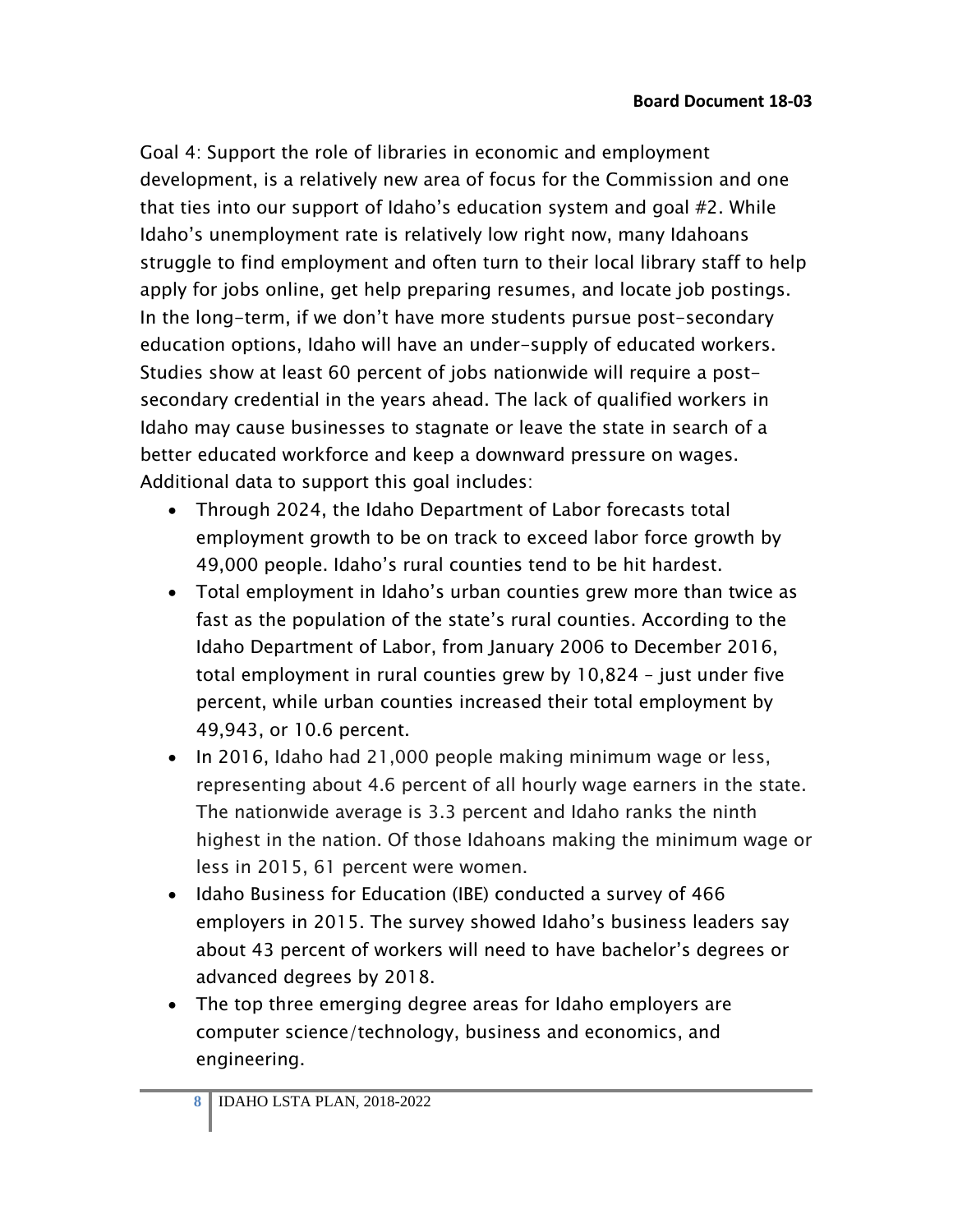The work ICfL staff have done partnering with the Idaho Department of Labor in recent years, has laid the groundwork for libraries to begin to formalize plans to support economic and employment development.

> (Sources for Goal 4: Idaho State Board of Education, 2014; Idaho Department of Labor presentation, 2017; Idaho Education Field Guide, 2015)

# GOALS / PROJECTS / ACTIVITIES

The following goals, programs, and activities build on the capacity-building work the Idaho Commission for Libraries is known for and are based on extensive and ongoing needs assessment and continuous improvement processes. Goals, programs, and activities are listed in priority order. Additional information and activity descriptions can be found in *Appendix B:* Project and Activity Descriptions.

## Goal 1. Build the institutional capacity of libraries to better serve their communities.

- Project 1: Improve the library workforce
	- Activity 1.1: Develop continuing education programs for library staff & trustees.
	- Activity 1.2: Provide consulting services for public library staff. (Maintenance of Effort for LSTA funded with state funds, a.k.a. MOE)
	- Activity 1.3: Facilitate leadership development opportunities for library staff and trustees (via LiLAC, SPLAT and other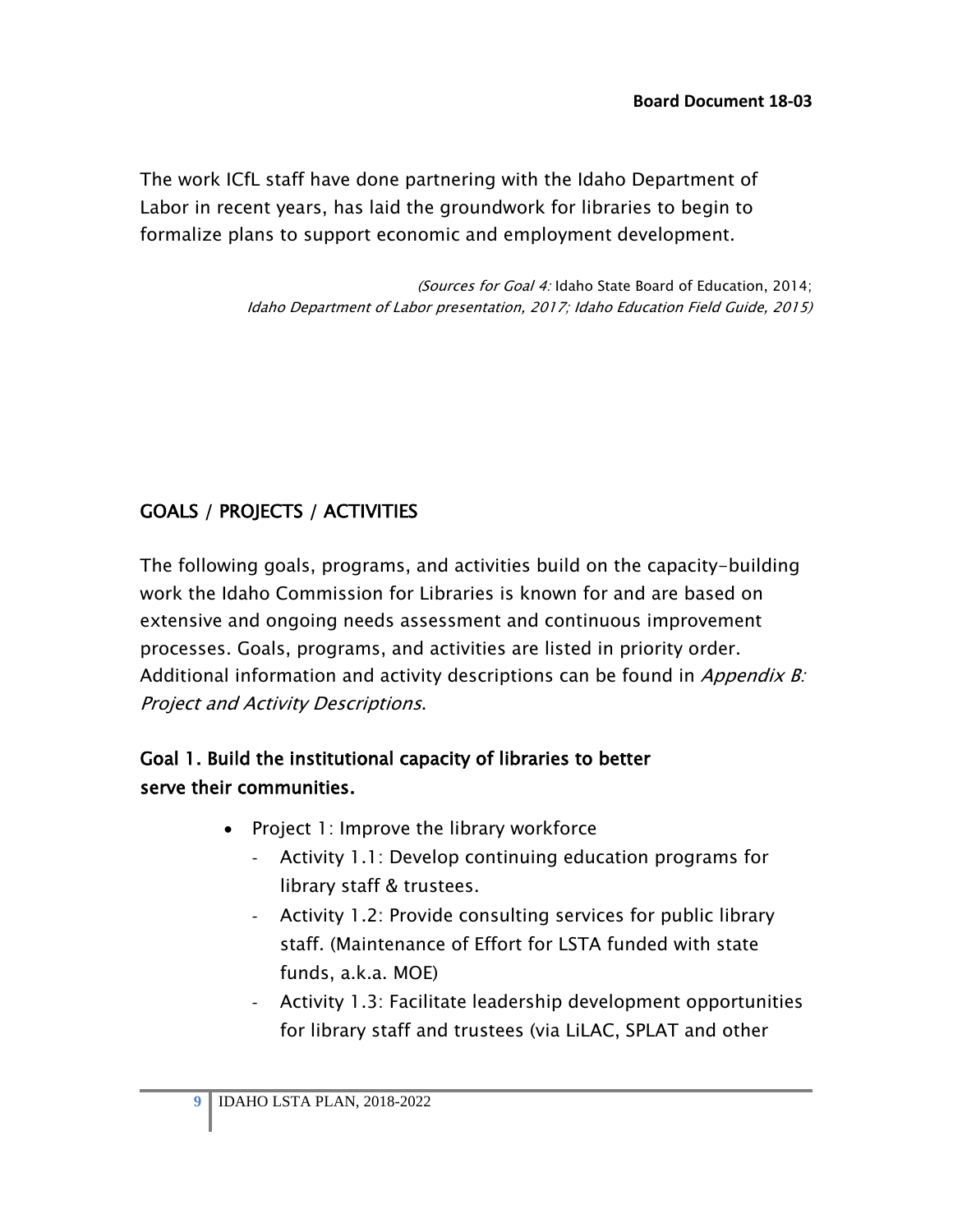hands-on leadership-building techniques).

- Project 2: Improve the libraries' physical and technological infrastructure
	- Activity 2.1: Provide broadband consulting and e-rate support.
- Project 3: Improve library operations
	- Activity 3.1: Support ShareIdaho resource sharing.
	- Activity 3.2: Collect and share Idaho library statistics.
	- Activity 3.3: Support Volunteer Match and volunteer capacity-building training.
	- Activity 3.4: Support adult turnkey programs (i.e. Let's Talk About It, Financial Literacy programs).

#### (Focal Area = Institutional Capacity)

Key outcomes for Goal 1 include:

- 80 percent of library staff and trustees participating in continuing education programs will indicate they have made changes in library procedures or services as a result of training activities annually.
- 90 percent of the members of leadership groups (LiLAC and SPLAT) will indicate their leadership skills improved as a result of their participation on these groups annually.
- The number of libraries with improved access to broadband will increase annually.
- The number of libraries participating in ShareIdaho will be maintained or increase annually.
- Idaho library statistics will be published and at least one continuing education activity will focus on using statistics annually.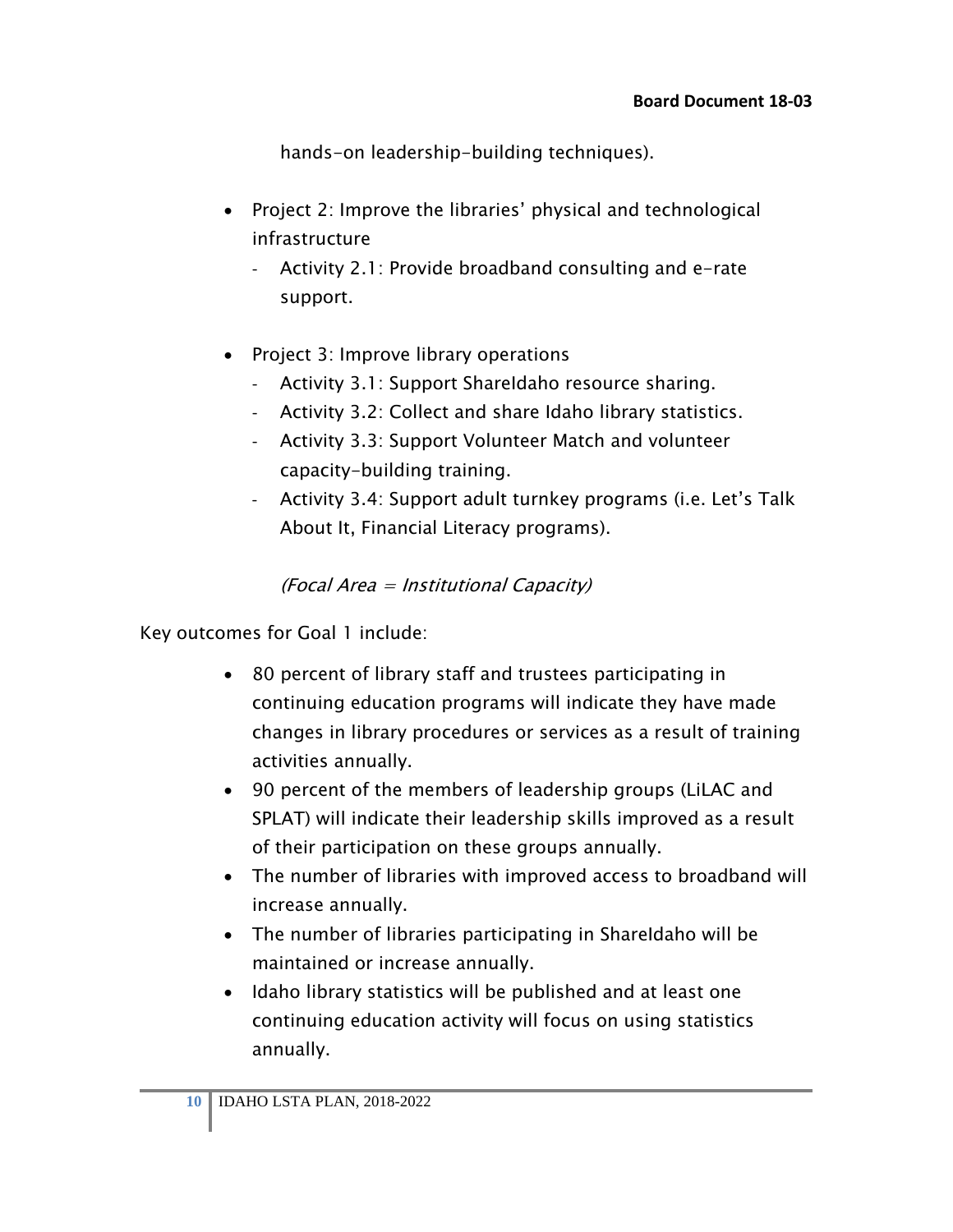- The number of public libraries using volunteers to support their programs increases annually.
- The number of libraries and attendees of adult programs increases annually.

## Goal 2. Support the role of libraries in preparing Idahoans to be college and career ready.

- Project 1: Improve users' formal education
	- Activity 1.1: Provide consulting and training opportunities to school library staff. (MOE)
	- Activity 1.2: Utilize state funds via mini-grants to support student learning. (MOE)
- Project 2: Improve users' general knowledge and skills
	- Activity 2.1: Support Read to Me early literacy and learning turnkey programs.
	- Activity 2.2: Minimize the summer slide by supporting library summer reading programs.
	- Activity 2.3: Support Make It at the Library and other out-ofschool programs and training.
	- Activity 2.4: Develop and deliver library programs that support 21st Century learning skills (i.e. digital, financial, information literacy, etc.)
	- Activity 2.5: Develop and support turnkey programs aimed at beginning readers through young adults.

#### (Focal Area = Lifelong Learning)

- Project 3: Improve users' ability to discover information resources
	- Activity 3.1: Develop promotional efforts to publicize LiLI Databases and other information resources.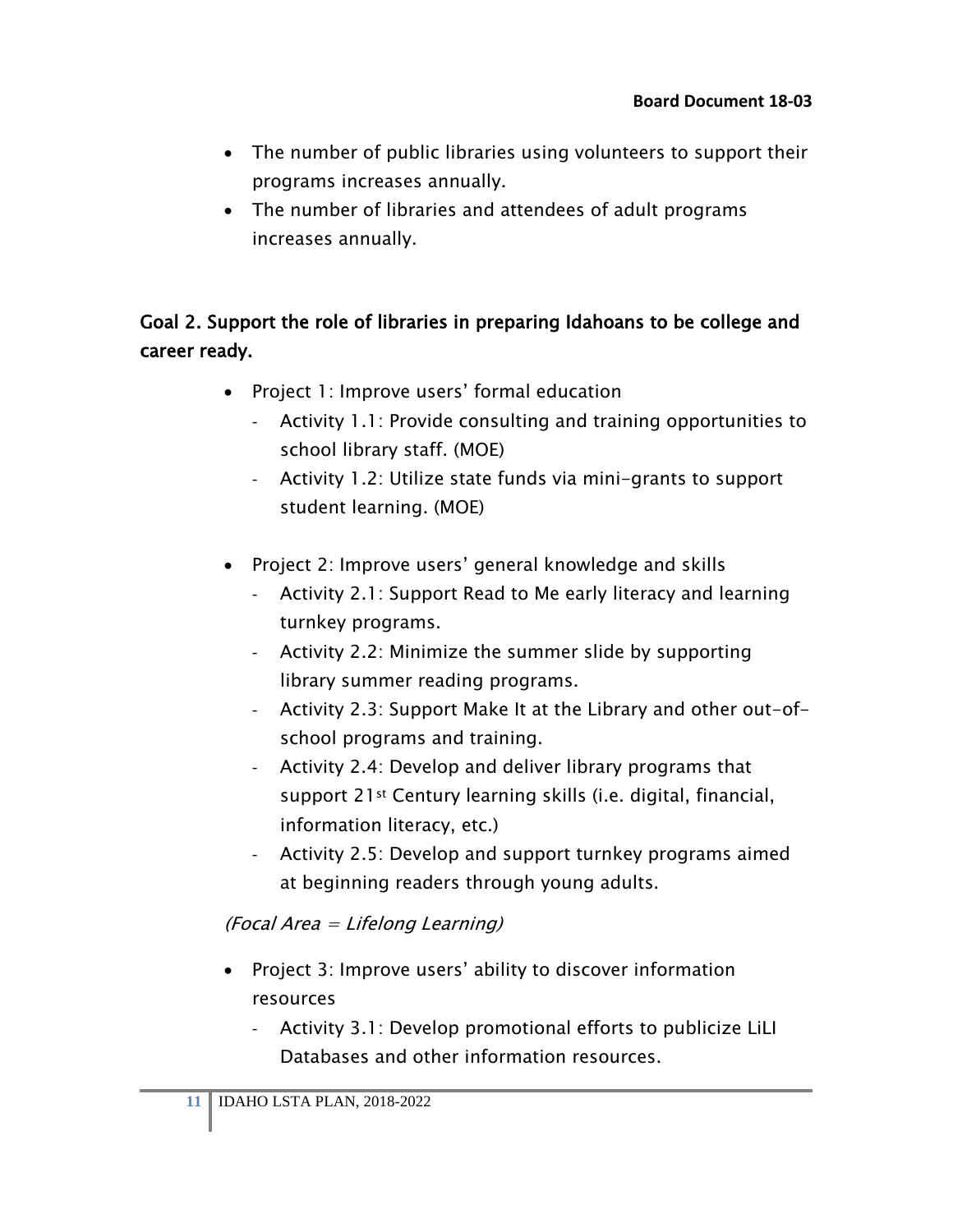- Activity 3.2: Develop partnerships with other agencies and organizations to coordinate and leverage college and career ready programs and services and reach more Idahoans.
- Project 4: Improve users' ability to obtain and/or use information resources
	- Activity 4.1: Support the LiLI Databases and training efforts.
	- Activity 4.2: Support access to online books through statewide contracts and promote access to Open eBooks.

(Focal Area = Information Access)

Key outcomes for Goal 2 include:

- The number of school libraries reporting positive changes to their procedures and services as a result of consulting and training offered by ICfL will increase annually
- The number of libraries and attendees participating in library early literacy and learning programs will be maintained or increase annually.
- The number of youth participating in library summer reading programs will increase annually.
- The number of libraries and attendees participating in Makelt at the Library programs will be maintained or increase annually.
- The number of libraries and attendees participating in 21<sup>st</sup> Century learning programs will increase annually.
- The use of LiLI Databases will increase annually.
- Increase the knowledge among state and local partners of the resources libraries offer to support college and career readiness.
- The use of online books and Open eBooks will increase annually.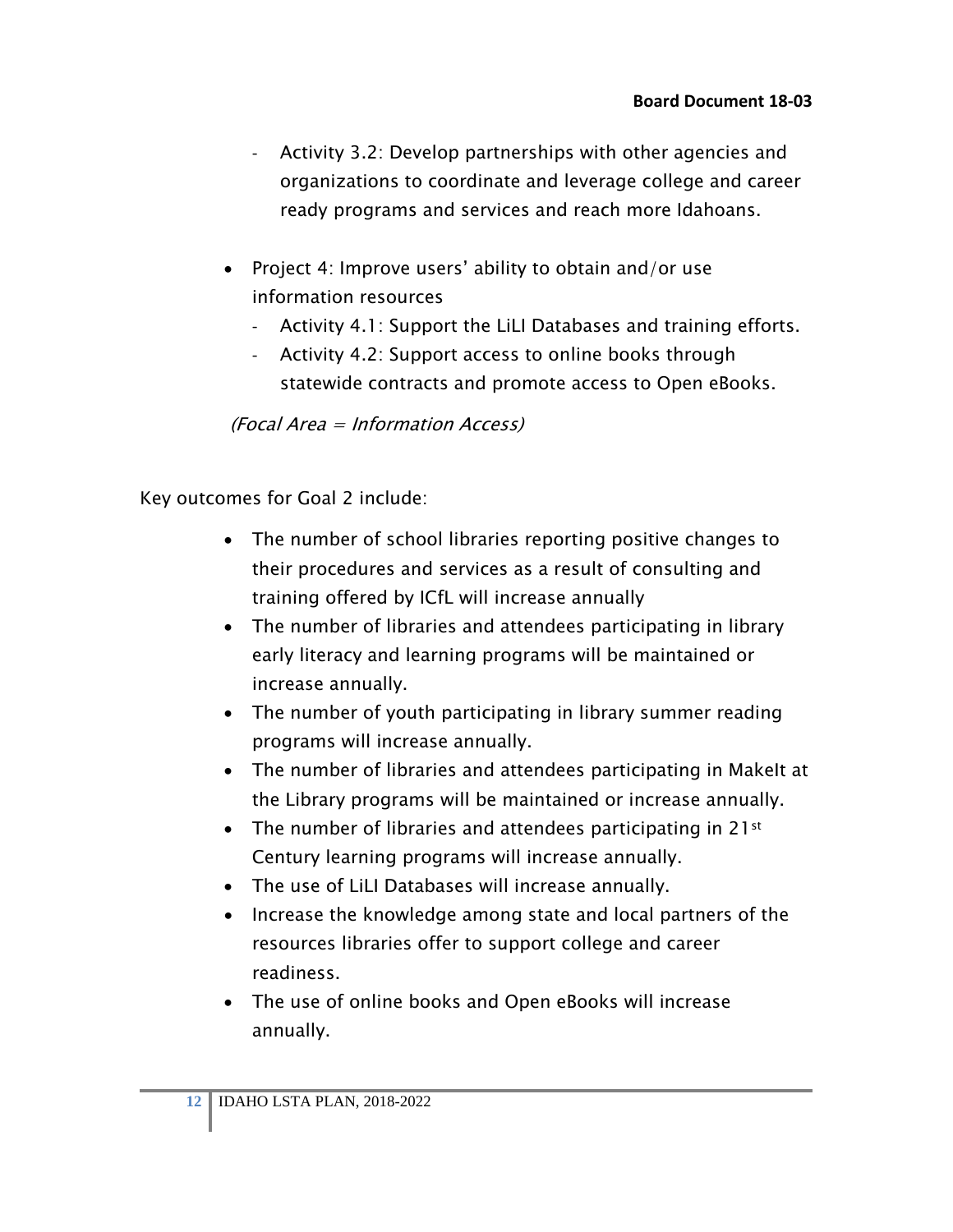Goal 3: Ensure equitable access to information and library services for Idahoans with disabilities, those in rural communities, English-language learners, people living in poverty, and other underserved communities.

- Project 1: Improve users' general knowledge and skills
	- Activity 1.1: Improve access to Talking Book Services for those who aren't able to read standard print.
	- Activity 1.2: Support outreach services (particularly Read to Me & Summer Reading) for those who face barriers getting to libraries.
	- Activity 1.3: Develop partnerships with other agencies and organizations to coordinate and leverage programs and services and reach more underserved Idahoans.

(Focal Area = Lifelong Learning)

Key outcomes for Goal 3 include:

- The number of Idahoans registering for Talking Book Services will increase annually.
- The number of libraries and youth participating in library outreach programs will be maintained or increase annually.
- The number of statewide partners who can help libraries read and serve more underserved Idahoans will be maintained or increase.

## Goal 4: Support the role of libraries in economic and employment development.

- Project 1: Improve users' ability to use resources and apply information for employment support
	- Activity 1.1: Initiate and cultivate partnerships with Department of Labor, Department of Corrections, Idaho Rural Partnership, University of Idaho Extension Service, and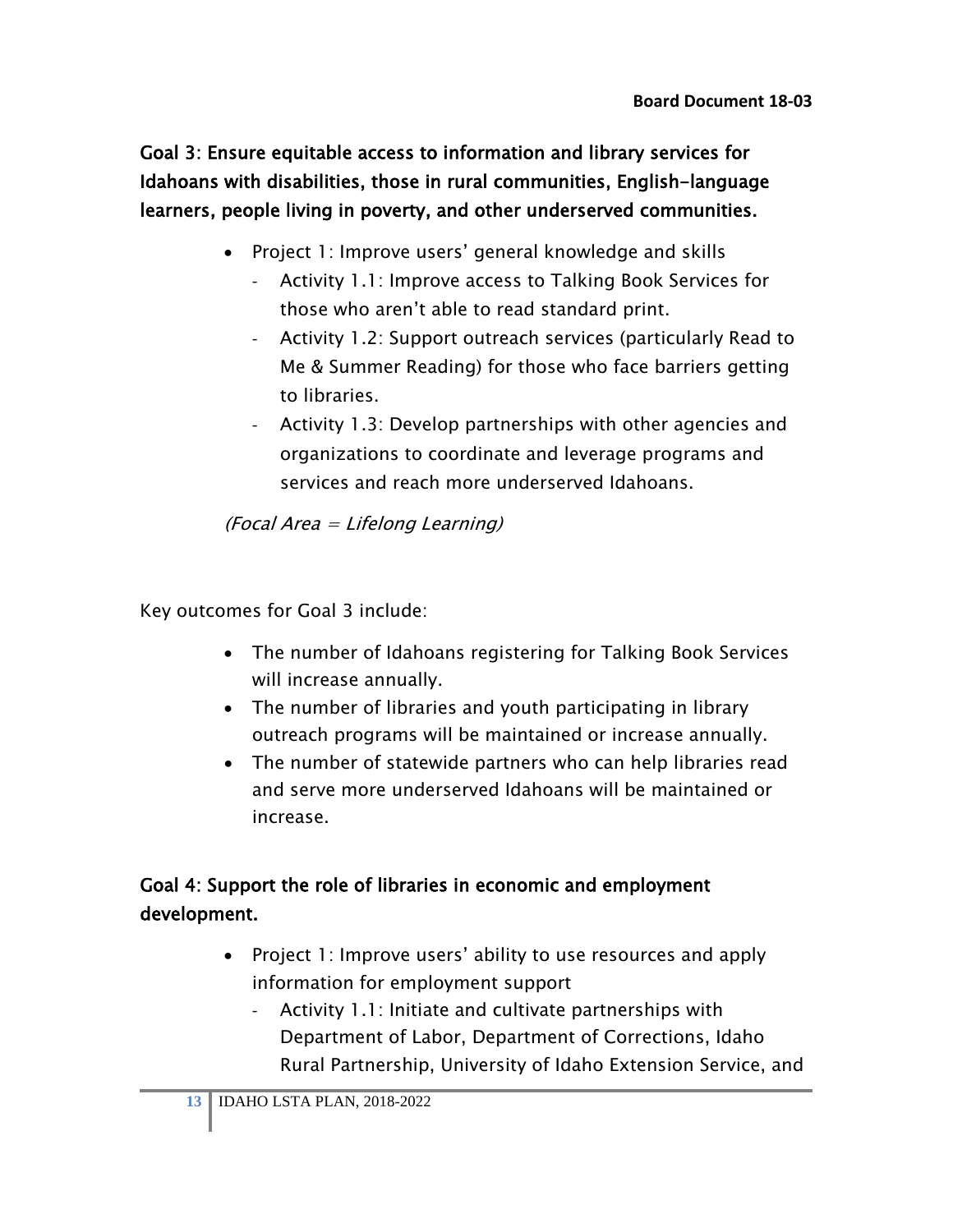other organizations to develop plans for better employment support via libraries.

- Project 2: Improve users' ability to use and apply business resources
	- Activity 2.1: Provide continuing education opportunities for library staff focused on economic and employment resources and programs.
	- Activity 2.2: Launch a library-focused outreach effort to connect the Idaho business community with local library resources.

(Focal Area = Economic and Employment Development)

Outcomes for Goal 4 include:

- Increase the number of partners who have increased knowledge of library resources aimed at economic and employment development.
- 80 percent of library staff attending continuing education programs focused on this topic will report they are better prepared to facilitate access to economic and employment resources.
- A minimum of 20 libraries will implement outreach plans to connect to the Idaho business community by 2021.

### COORDINATION EFFORTS

Coordination efforts between the goals, the IMLS focal areas, and the corresponding intents are illustrated in Appendix C: Crosswalk/Guide to Evaluation.